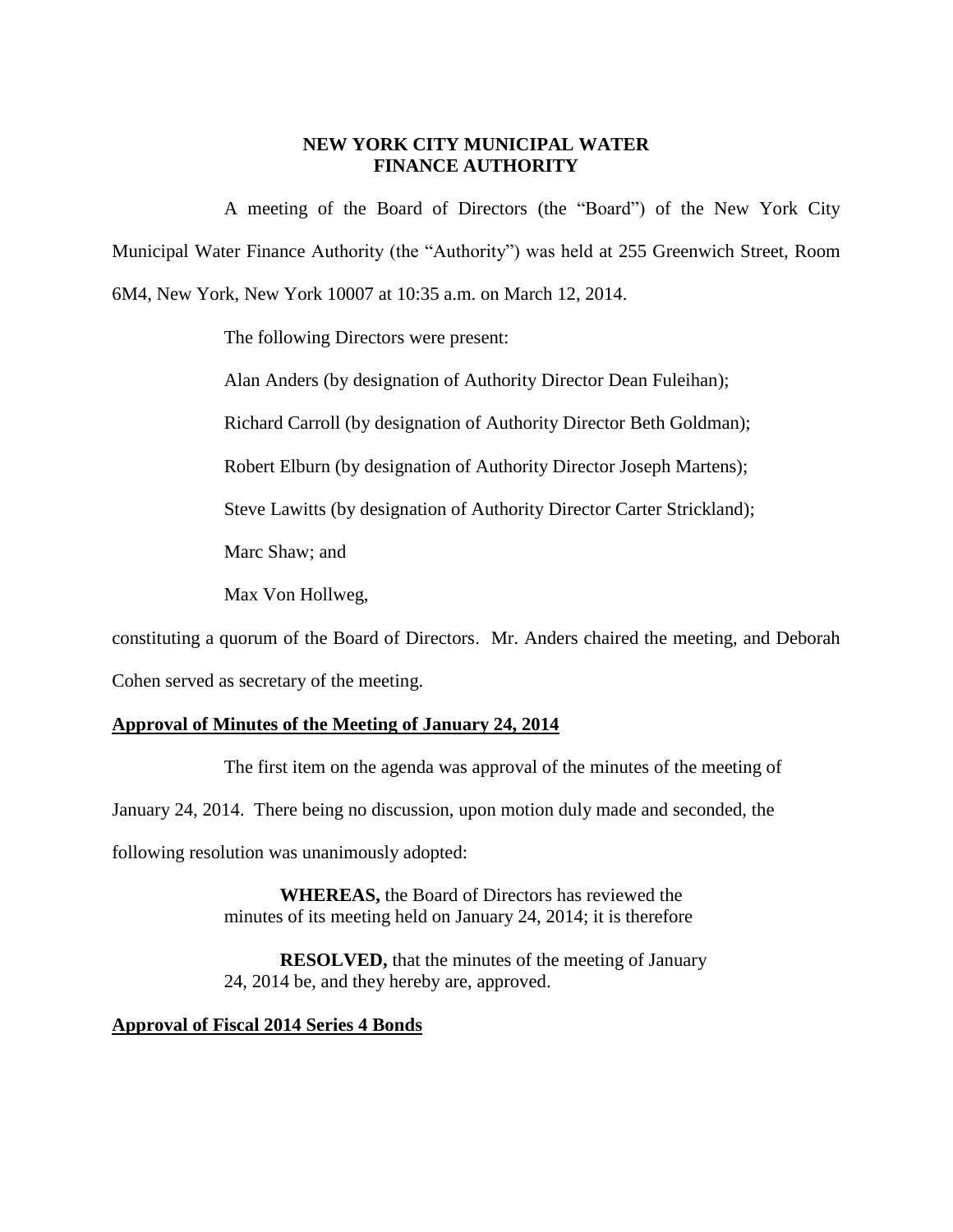The next item on the agenda was the approval of the issuance of the Authority's Fiscal 2014 Series 4 Bonds. Mr. Anders noted that this action had been recommended by the Finance Committee.

There being no discussion, upon motion duly made and seconded, Supplemental Resolution 103 authorizing the issuance of the Authority's Fiscal 2014 Series  $4$  Bonds<sup>1</sup> was approved.

#### **Approval of Fiscal 2014 Series DD Bonds**

The next item on the agenda was the approval of the issuance of the Authority's Fiscal 2014 Series DD Bonds. Mr. Anders noted that this action had been recommended by the Finance Committee.

There being no discussion, upon motion duly made and seconded, Supplemental Resolution 104 authorizing the issuance of the Authority's Fiscal 2014 Series DD Bonds<sup>2</sup> was approved.

#### **Approval of Amended and Restated Supplemental Resolution No. 49**

The next item on the agenda was the approval of the issuance of the Authority's Amended and Restated Supplemental Resolution No. 49. Mr. Anders explained that Supplemental Resolution No. 49 originally authorized the issuance of the Authority's Fiscal 2001 Series F Bonds, and was being updated to reflect the Authority's current standards with respect to variable rate bonds. He noted that this approval of the Amended and Restated Resolution was recommended by the Finance Committee.

 $\overline{a}$ 

<sup>&</sup>lt;sup>1</sup> Filed with Minutes of the meeting

 $2$  Filed with Minutes of the meeting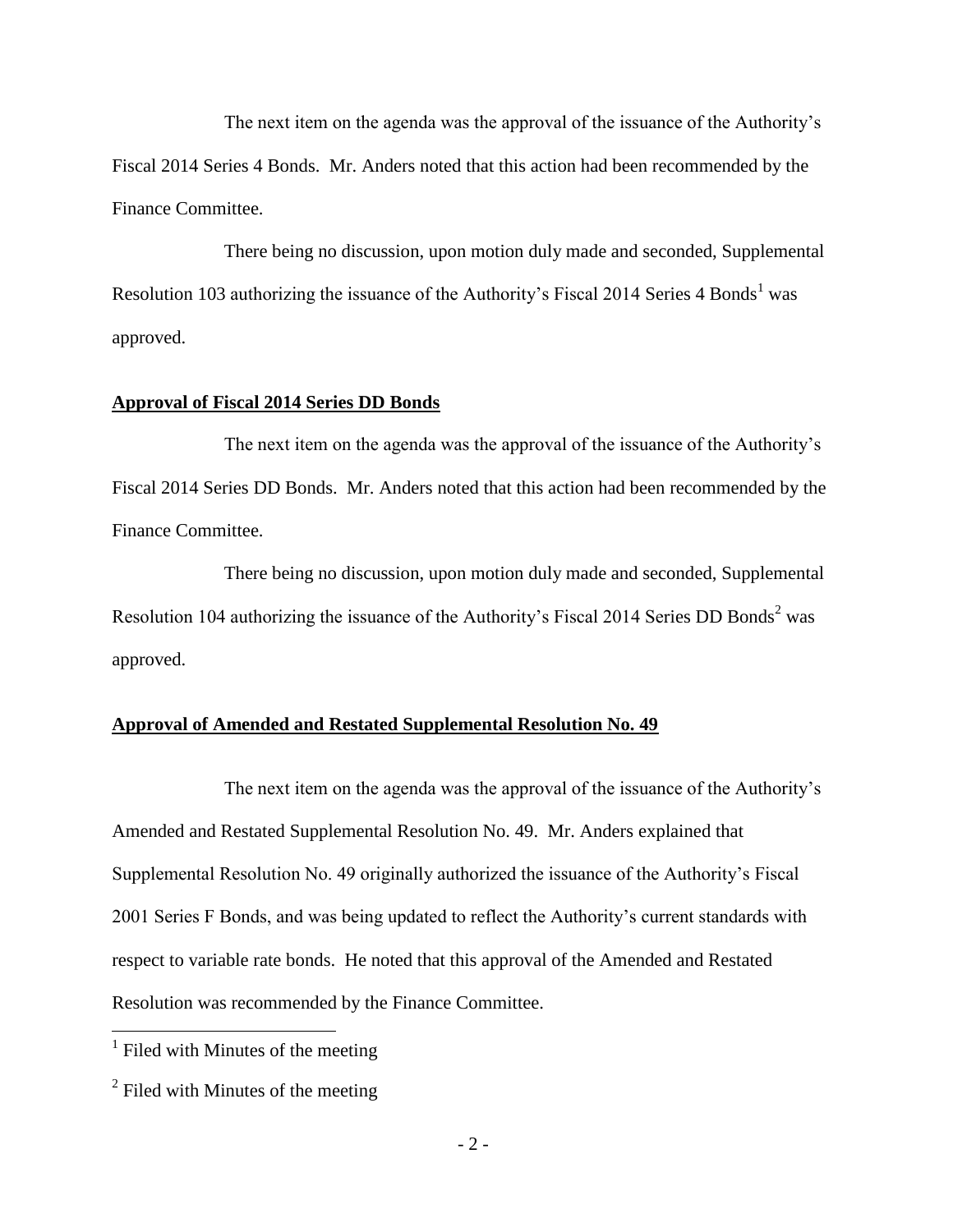There being no discussion, upon motion duly made and seconded, Supplemental Resolution  $No.49<sup>3</sup>$  was approved.

## **Approval of Authority Budget**

The next item on the agenda was the approval of the Authority's annual budget information as required by the Public Authorities Accountability Act. Mr. Anders described the statutory requirements for preparation of budget information and submission to state officials. Executive Director, Thomas Paolicelli, briefly described the budget information. There being no further discussion, upon motion duly made and seconded, the following resolution was unanimously adopted:

**WHEREAS**, the New York City Municipal Water Authority (the "Authority"), pursuant to Section 2801(1) of the Public Authorities Law (the "PAL"), is required to submit to the Governor, the Chair and Ranking Minority Member of the Senate Finance Committee, the Chair and Ranking Minority Member of the Assembly Ways and Means Committee and the Authorities Budget Office, within ninety days before the commencement of its fiscal year, budget information on operations and capital construction setting forth the estimated receipts and expenditures for the next fiscal year and the current fiscal year, and the actual receipts and expenditures for the last completed fiscal year; and

**WHEREAS**, the Authority is also required, pursuant to the PAL, Section 2800(1)(a)(14) to submit to the Governor, the Chair and Ranking Minority Member of the Senate Finance Committee, the Chair and Ranking Minority Member of the Assembly Ways and Means Committee, the State Comptroller, and the Authorities Budget Office, within ninety days after the end of its fiscal year, together with other reports, at a minimum a four-year financial plan, including (i) a current and projected capital budget, and (ii) an operating budget report, including an actual versus estimated budget, with an analysis and measurement of financial and operating performance;

**WHEREAS,** the Board has reviewed the budget information and financial plan attached hereto and found it to be satisfactory; it is therefore

<sup>&</sup>lt;sup>3</sup> Filed with Minutes of the meeting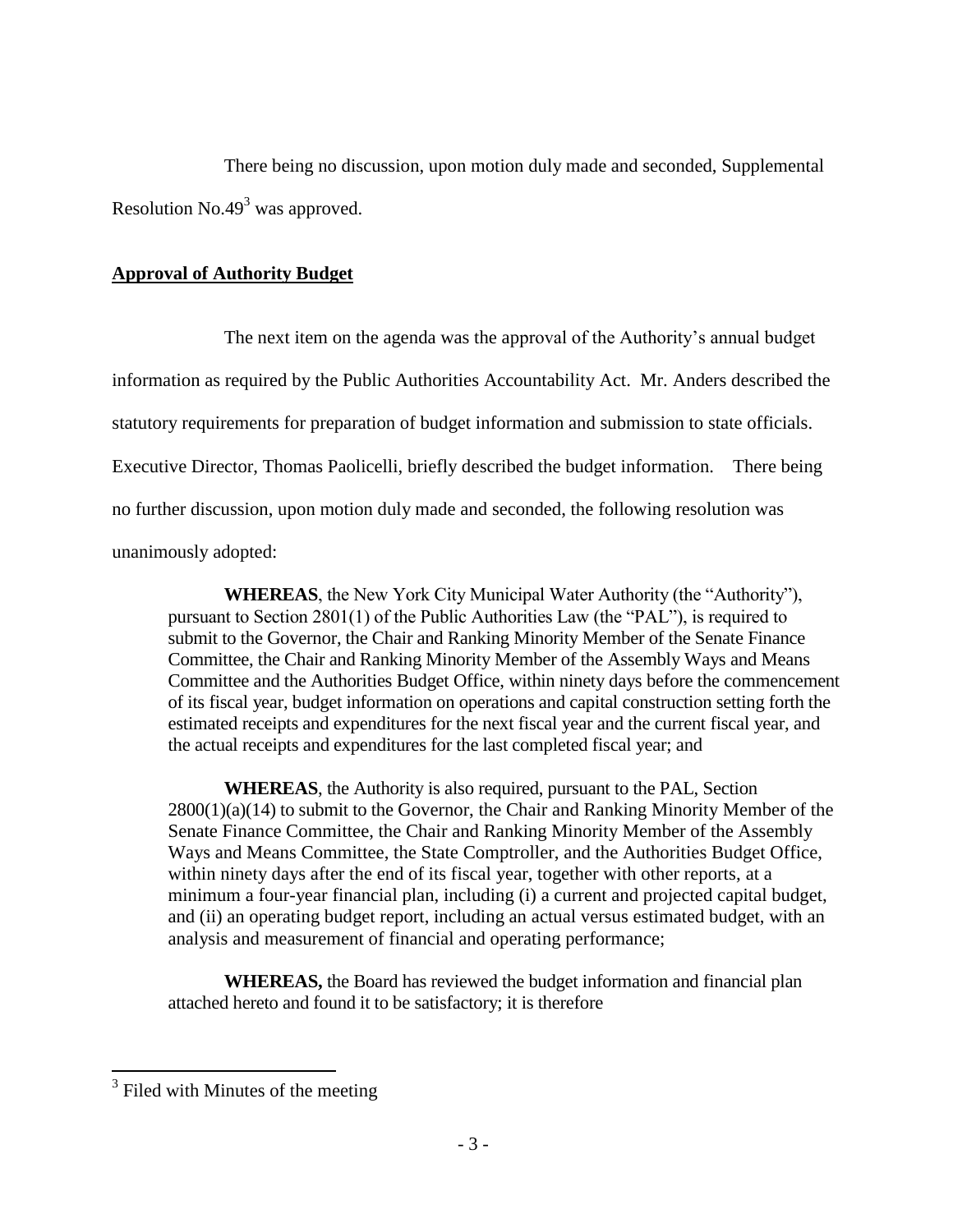**RESOLVED,** that the Board approves the budget information and financial plan as attached hereto.

#### **Approval of Thomson Municipal Market Monitor Services Subscription**

The next item on the agenda was the proposed approval of the Authority's Subscription with Thomson Municipal Market Monitor Services. Mr. Anders explained that the Authority currently utilizes subscription services from Thomson Reuters, which provides market information to aid Authority staff in its bond pricings. He noted that the proposed resolution ratifies the Authority's subscription agreement with Thomson for 2012 and 2013, and authorizes the Authority to pay subscription services to Thomson Reuters in an amount not to exceed \$1,300 per month, at the option of the Chief Executive Officer or Executive Director. There being no further discussion, upon motion duly made and seconded, the following resolution was unanimously adopted:

**WHEREAS**, the New York City Municipal Water Finance Authority (the "Authority") is authorized, pursuant to Section 1045-d(5) of the New York City Municipal Water Finance Authority Act to enter into contracts to carry out any powers expressly given under the Act; and

**WHEREAS**, the Board of the Directors of the Authority previously authorized and ratified a subscription agreement with Thomson Municipal Market Monitor ("TM3"), a proprietary web-based information service, dated as of April 1, 1998 (the "Subscription Agreement"), and authorized the payment of subscription fees to TM3 through March 30, 2012; and

**WHEREAS**, Authority staff utilize TM3 market information services to aid in bond pricing and the Authority is reimbursed by other entities, including the New York City Office of Management and Budget and the New York City Transitional Finance Authority, for a portion of the cost of the TM3 subscription services; and

**WHEREAS**, the management of the Authority recommend that the subscription be extended; it is therefore

**RESOLVED**, that the Board of Directors hereby approves and ratifies the TM3 Subscription Agreement and the payment of subscription fees to TM3 for the period from March 30, 2012 through March 12, 2014, and further authorizes the Authority to continue to